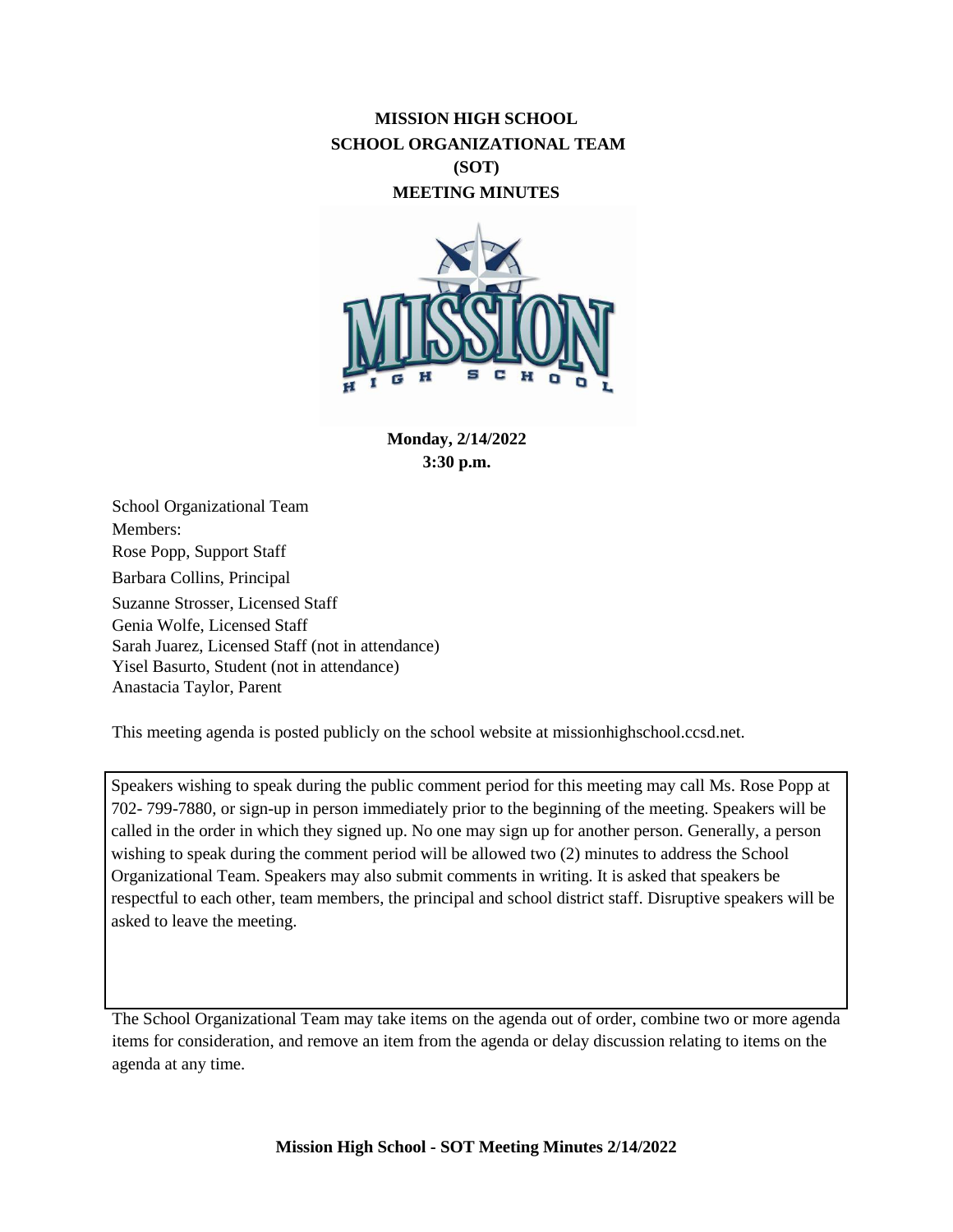## **1.0 Welcome, Introductions, and Virtual Sign-In**

**1.1** In attendance was Barbara Collins, Rose Popp, Suzanne Strosser, Anastacia Taylor, and Genia Wolfe.

### **2.0 January Minutes Approval**

2.1 January minutes were reviewed and approved by Rose Popp with Genia Wolfe seconding the motion.

### **3.0 New Items**

### **3.1 Title I 22-23**

### **3.2 Continuous Improvement Process Updates**

The SOT reviewed and discussed the three school goals that Mission will focus on for the 22-23 SY as outlined in the Continuous Improvement Plan (CIP) including:

- 3.2.1.1 Student Success: continue to build social and emotional competencies to increase students' academic growth and success through a multi-tiered system of support that focuses on academics, attendance, all facets of recovery, restorative practices and building strong support systems for the students.
	- 3.2.1.1.1 Title I Preliminary Budget Allocation Meeting FY 22-23 discussion. The total amount allotted for the 22-23 SY was \$15,213.00. The proposal is outlined that \$14, 300 will be used to hire Certified Temporary Tutor will be responsible for classes not offered at Mission High School but required for graduation, \$815.12 will be used to purchase toner to print instructional materials, assessment reports and parent communication, \$97.88 will be used to purchase card stock for instructional and curriculum materials, and lastly \$152.13 will be utilized to provide light refreshments for parent trainings to encourage participation.
- 3.2.1.2 Adult Learning Culture: continue to provide learning tasks and opportunities for students to build self-advocacy skills. Through a scaffolded plan of teaching and learning, students will work with teachers and counseling staff to work through research based practices to build resiliency, goal setting, self- esteem, and advocacy skills.
- 3.2.1.3 Connectedness: a compassionate, respectful, and equitable learning environment will be fostered through school/community wide SEL allowing opportunities for all stakeholders to contribute to the school environment.

### **3.3 Peer Recovery Specialist and Hope2**

**3.3.1** The Peer Recovery Specialist position is currently flying and has been posted on social media to increase awareness.

#### **3.4 Senior Mentorship Updates**

3.4.1 Currently all seniors have been paired with a community mentor and they have had the opportunity to meet twice since its inception. Students are encouraged by having another adult in their life for support and guidance.

## **3.5 Black Monday Updates**

**3.5.1** Black Monday was a success with 19 students and all staff attending the event.

## **Mission High School - SOT Meeting Minutes 2/14/2022**